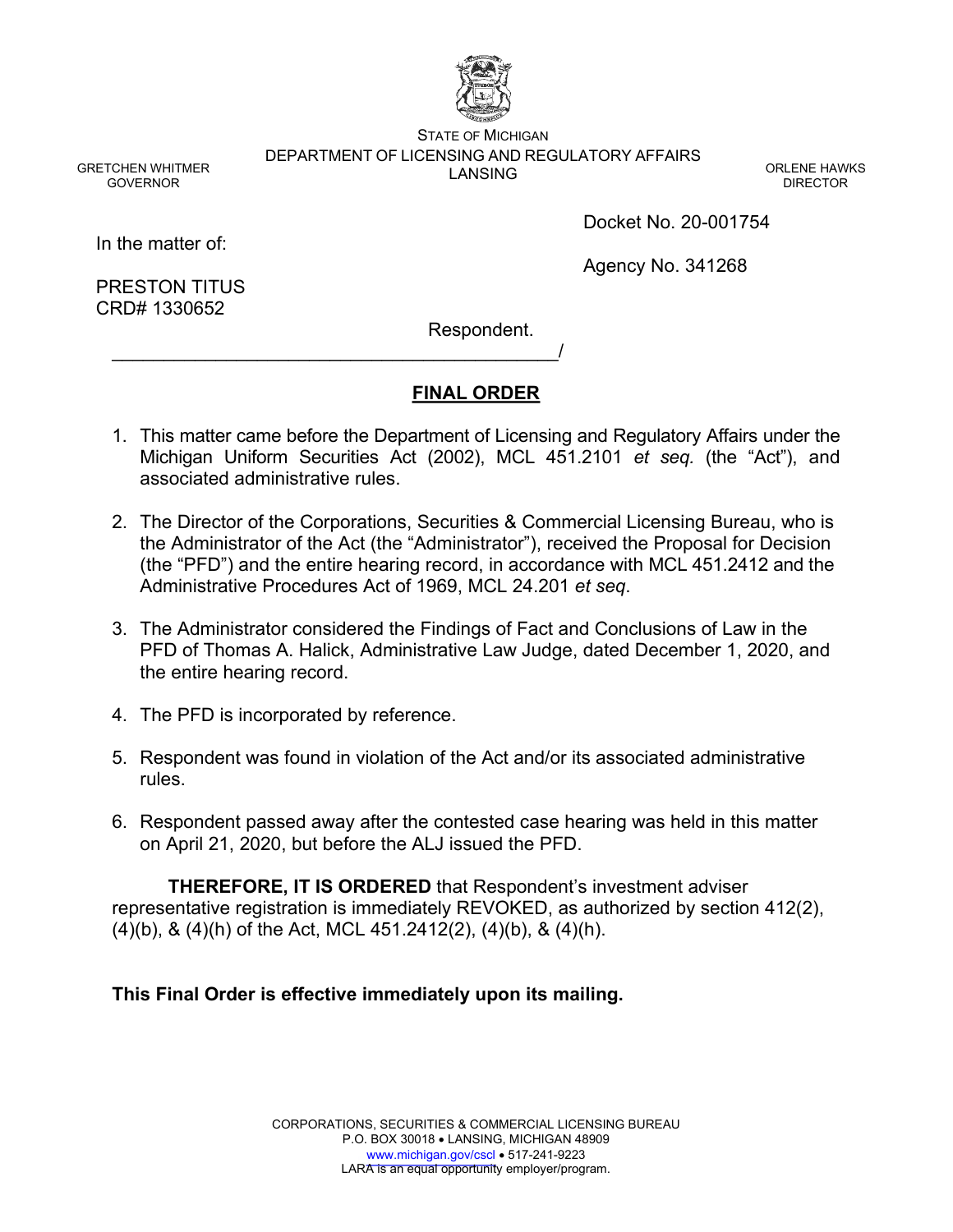Given under my hand this 10th day of March, 2021.

DEPARTMENT OF LICENSING AND REGULATORY AFFAIRS

By:  $\Delta$ unda  $\rightarrow$   $\chi$ 

Linda Clegg, Administrator and Corporations, Securities & Commercial Licensing Bureau Director

Date mailed: March 10, 2021

Correspondence may be directed to:

Department of Licensing and Regulatory Affairs Corporations, Securities & Commercial Licensing Bureau Final Order Monitoring – Securities & Audit Division P.O. Box 30018 Lansing, Michigan 48909 Telephone: (517) 241-9180 Email: [LARA-CSCL-Securities-Audit@michigan.gov](mailto:LARA-CSCL-Securities-Audit@michigan.gov)

This is the last and final page of the Final Order in the matter of Preston Titus, Complaint No. 341268.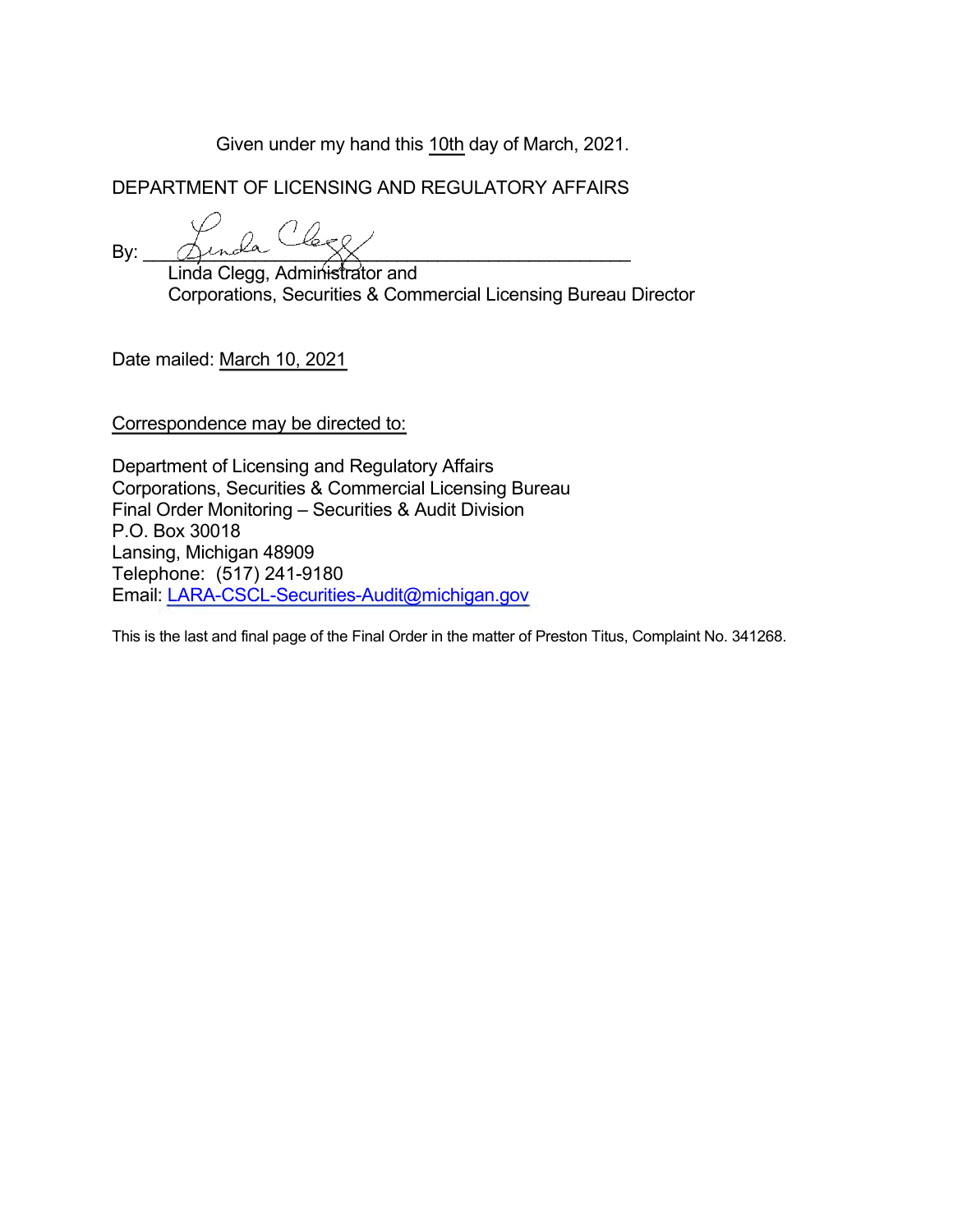### **STATE OF MICHIGAN DEPARTMENT OF LICENSING AND REGULATORY AFFAIRS CORPORATIONS, SECURITIES & COMMERCIAL LICENSING BUREAU**

In the matter of:

Agency No. 341268

PRESTON TITUS CRD# 1330652

Respondent.

I **Issued** and entered This  $1^{\gamma}$  day of  $\alpha$  to  $\omega$  = 2019

### **NOTICE OF INTENT TO REVOKE INVESTMENT ADVISER REPRESENTATIVE REGISTRATION**

#### **I. RELEVANT FACTS AND APPLICABLE LAW.**

Relevant information and statutory provisions, under the Michigan Uniform Securities Act (2002), 2008 PA 551, as amended, MCL 451.2101 *et seq* (the "Securities Act"):

- 1. Preston Titus (CRD#1625705) is an individual who resides in the State of Michigan. Respondent is presently registered in Michigan as an investment adviser representative through Instep Investments, LLC (CRD#151688). Respondent was previously registered as a securities agent through multiple broker-dealers under the Securities Act in Michigan.
- 2. The Corporations, Securities & Commercial Licensing Bureau ("the Bureau") within the Department of Licensing and Regulatory Affairs entered an Administrative Consent Order ("Consent Order", Exhibit 1) with Respondent on or around June 5, 2019. The Consent Order resolved a May 21, 2018 Notice and Order to Cease and Desist (Exhibit 2) for violations of sections 301 and 402 of the Securities Act, MCL 451.2301 and MCL 451.2402, and a Notice of Intent to Revoke, Suspend, Condition, or Limit Respondent's registration as an investment adviser representative (Exhibit 3), also issued on May 21, 2018.
- 3. The Consent Order required, among other things, that Respondent pay a fine of \$750 on or before August 5, 2019. Respondent has failed to pay the fine required by the Consent Order.
- 4. On or around July 24, 2019, Bureau examiners arrived at the office for Respondent's employing investment adviser Instep Investments, LLC to conduct an examination of Instep Investment, LLC's records. The examination was initiated on a special basis and without prior notice to Instep Investments, LLC or Respondent pursuant to MCL 451.2411(4). Respondent refused to provide access to Instep Investments, LLC's files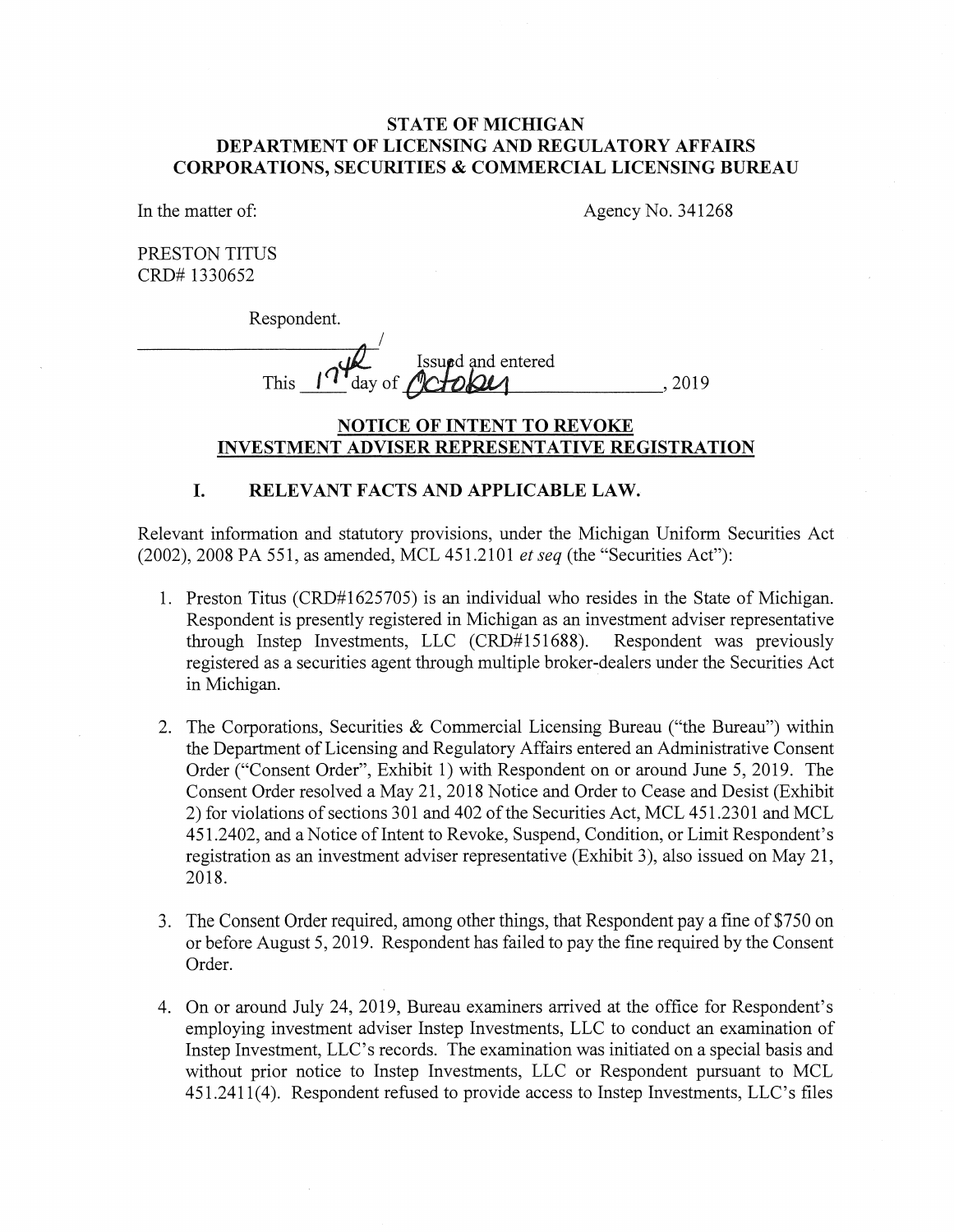and records as required by the Securities Act, thereby impeding the Bureau's examination of those records.

- 5. The Director of the Bureau ("Administrator") has reviewed materials related to Respondent's actions as a registrant under the Securities Act. The Administrator has determined that it is authorized, appropriate, and in the public interest to revoke Respondent's investment adviser representative registration based upon Respondent's conduct discussed above and hereafter.
- 6. Section 412(2) of the Securities Act, MCL 451.2412(2), states in relevant part:

If the administrator finds that the order is in the public interest and subsection  $(4)$ authorizes the action, an order under this act may revoke, suspend, condition, or limit the registration of a registrant and if the registrant is a broker-dealer or investment adviser, of a partner, officer, director, or a person having a similar status or performing similar functions, or a person directly or indirectly in control of the broker-dealer or investment adviser...

7. Section 412(4) of the Securities Act, MCL 451.2412(4) states in relevant part:

( 4) A person may be disciplined under subsections (1) to (3) if any of the following apply to the person:

\*\*\*

(b) The person willfully violated or willfully failed to comply with this act or the predecessor act or a rule adopted or order issued under this act or the predecessor act within the previous 10 years.

\*\*\*

(h) The person refuses to allow or otherwise impedes the administrator from conducting an audit or inspection under section  $411(4)$  or refuses access to a registrant's office to conduct an audit or inspection under section 411(4)...

8. Section 412(6) of the Securities Act, MCL 451.2412(6), states:

(6) The administrator may suspend or deny an application summarily, restrict, condition, limit, or suspend a registration, or censure, bar, or impose a civil fine on a registrant pending final determination of an administrative proceeding. On the issuance of the order, the administrator shall promptly notify each person subject to the order that the order has been issued, the reasons for the action, and that, within 15 days after the receipt of a request in a record from the person, the matter will be scheduled for a hearing. If a hearing is not requested by a person subject to the order or is not ordered by the administrator within 30 days after the date of service of the order, the order is final. If a hearing is requested or ordered, the administrator, after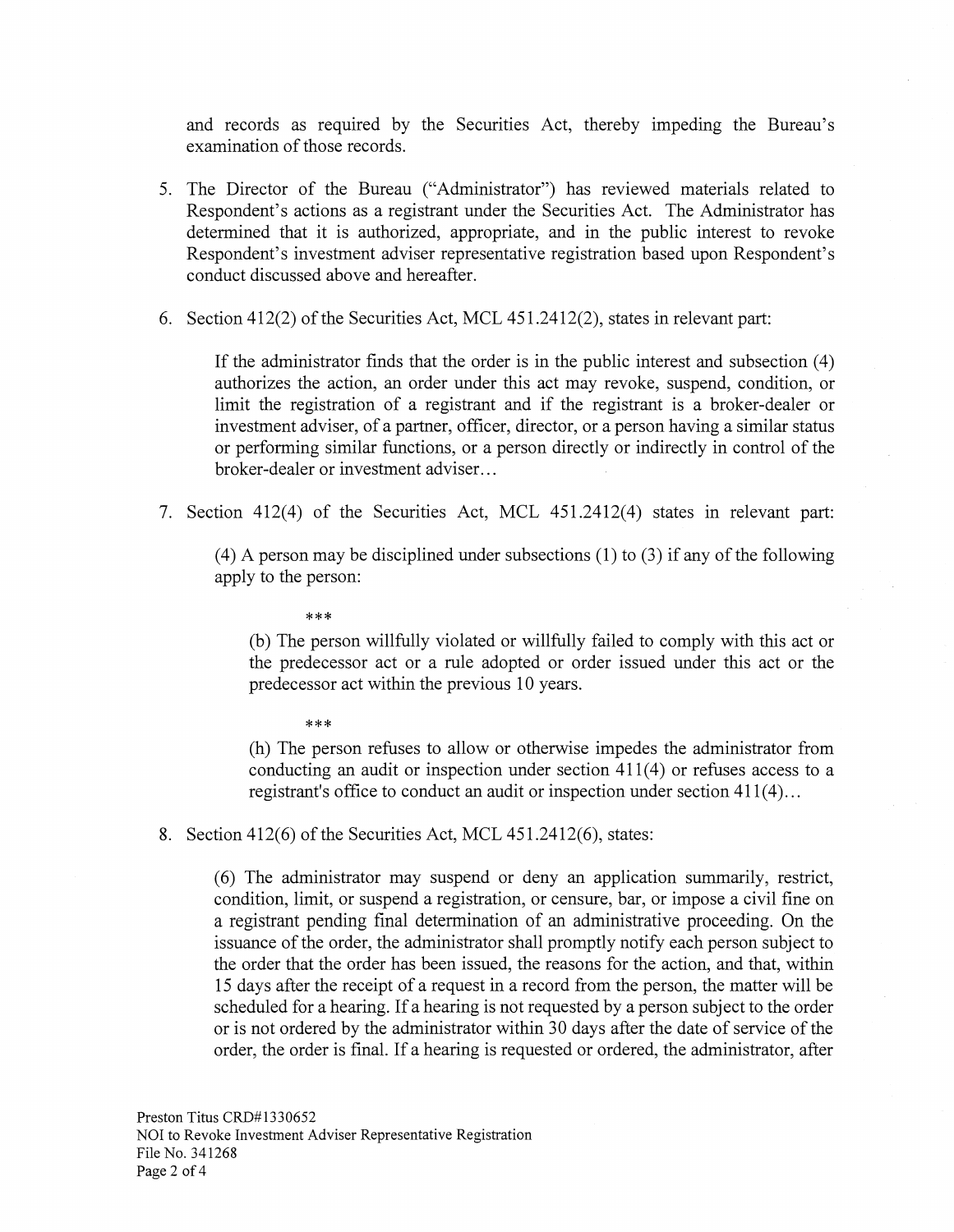notice of and opportunity for hearing to each person subject to the order, may modify or vacate the order or extend the order until final determination.

9. Section 412(7) of the Securities Act, MCL 451.2412(7), states:

 $(7)$  Except under subsection  $(6)$ , an order shall not be issued under this section unless all of the following have occurred:

- (a) Appropriate notice has been given to the applicant or registrant.
- (b) Opportunity for hearing has been given to the applicant or registrant.
- ( c) Findings of fact and conclusions of law have been made on the record pursuant to the administrative procedures act of 1969, 1969 PA 306, MCL 24.201 to 24.328.
- 10. The Administrator may revoke Respondent's investment adviser representative registration pursuant to section 412(2) of the Securities Act, MCL 451.2412(2), because it is in the public interest, and because:
	- A. Respondent violated the terms of an Administrative Consent Order issued by the Administrator when he failed to pay the fine required by that Administrative Consent Order, giving the Administrator cause to issue this Order under sections 412(2), 412(4)(b), 412(6), and 412(7) of the Securities Act, MCL 451.2412(2), MCL 451.2412(4)(b), MCL 451.2412(6), and MCL 451.2412(7); and
	- B. Respondent impeded an examination of Instep Investments, LLC, a registered investment adviser, when he refused to provide access to the investment adviser's records to Corporations, Securities, and Commercial Licensing Bureau examiners, giving the Administrator cause to issue this Order under sections 412(2), 412(4)(h), 412(6), and 412(7) of the Securities Act, MCL 451.2412(2), MCL 451.2412(4)(h), MCL 451.2412(6), and MCL 451.2412(7).

### **II. ORDER.**

The Administrator finds that this ORDER is authorized, appropriate, and in the public interest based on the above-cited facts and law.

IT IS ORDERED as follows:

1. The Administrator intends TO REVOKE THE INVESTMENT ADVISER REPRESENTATIVE REGISTRATION OF PRESTON TITUS under section 412(2) of the Securities Act, MCL 451.2412(2), because he violated an order of the Administrator within the past 10 years, and because he impeded an examination of records under MCL 451.2411(4), both of which are grounds supporting the revocation of his investment adviser representative registration under the above-cited provisions of the Michigan Uniform Securities Act (2002), 2008 PA 551, MCL 451.2101 *et seq.*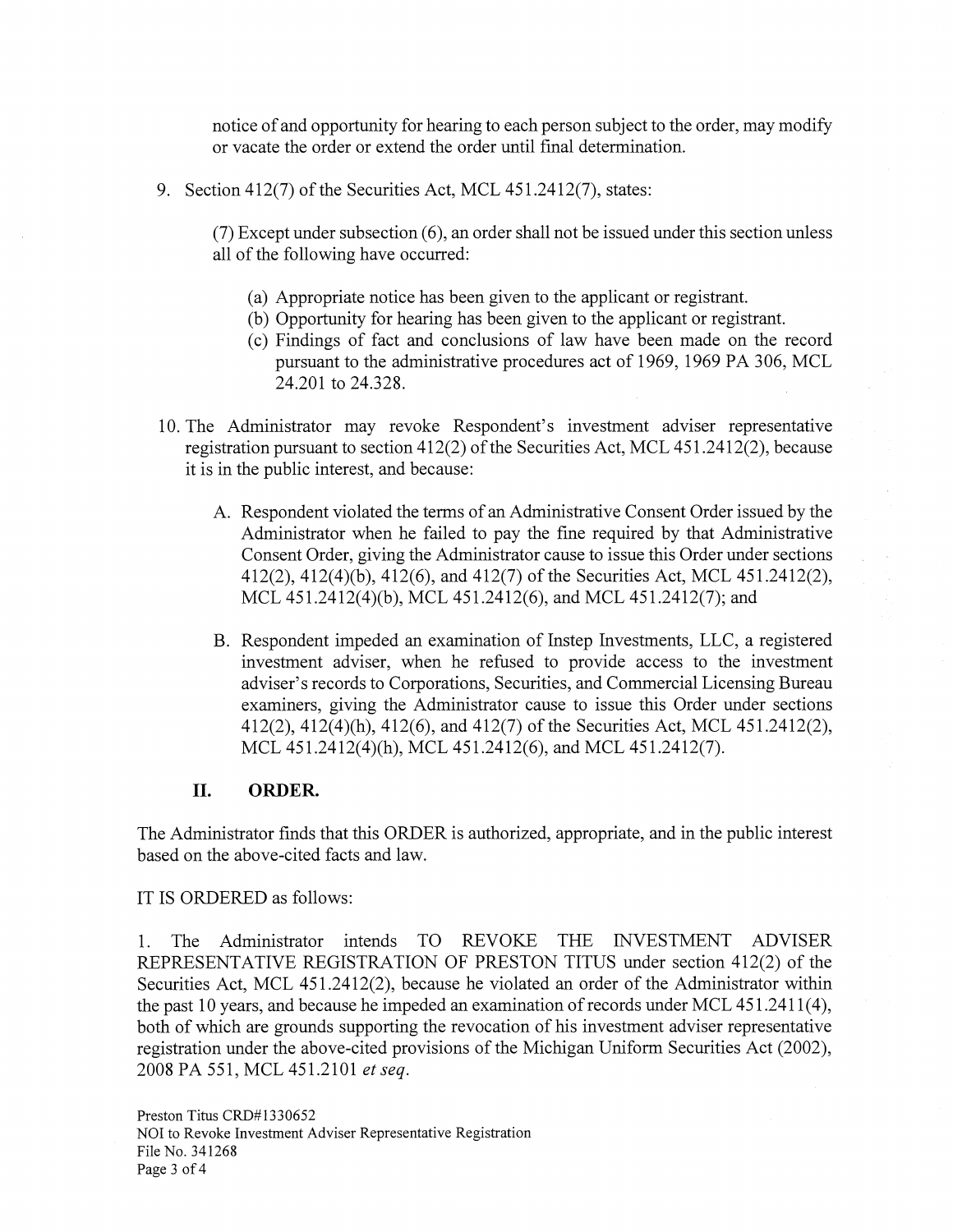2. Respondent's investment adviser representative registration is summarily suspended pursuant to section 412(6) of the Securities Act, MCL 451.2412(6), pending the outcome of the administrative proceedings initiated by this Order.

3. In accordance with sections 412(2) and 412(7) of the Securities Act, MCL 451.2412(2) and MCL 451.2412(7): This is NOTICE that the Administrator intends to commence administrative proceedings to revoke Respondent's investment adviser representative registration, and that Respondent has thirty (30) days after the date that this Order is served on Respondent to respond in writing to the enclosed Notice of Opportunity to Show Compliance. If the Administrator timely receives a written request, depending upon the election, the Administrator shall either promptly schedule a compliance conference, or schedule a hearing within fifteen (15) days after receipt of the written request. If you fail to respond to this Notice and Order within the time frame specified, the Administrator shall schedule a hearing. If a hearing is requested or ordered, the Administrator, after notice of and an opportunity for hearing to Respondent, may modify or vacate this Order or extend the Order until final determination.

**If Respondent requests a hearing, the request must be in writing and filed with the Department of Licensing and Regulatory Affairs, Corporations, Securities** & **Commercial Licensing Bureau, Regulatory Compliance Division, P.O. Box 30018, Lansing, MI 48909.** 

DEPARTMENT OF LICENSING AND REGULATORY AFFAIRS CORPORATIONS, SECURITIES & COMMERCIAL LICENSING BUREAU

By:

Iu $\hat{\mu}$ ale, Administrator and Director  $\delta$ rpotrations, Securities & Commercial Licensing Bureau

 $10/17/19$ 

Preston Titus CRD#1330652 NOI to Revoke Investment Adviser Representative Registration File No. 341268 Page 4 of 4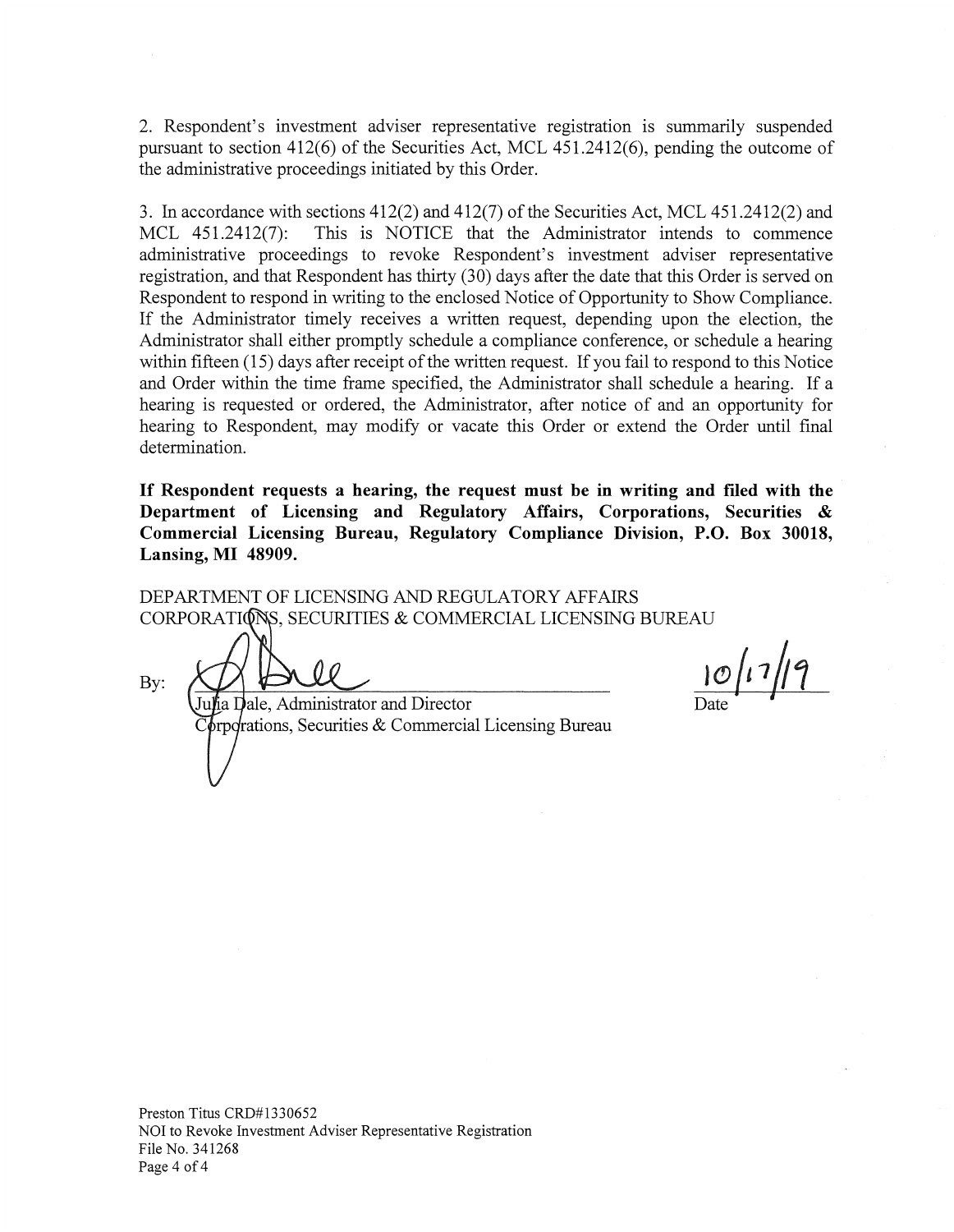# STATE OF MICHIGAN DEPARTMENT OF LICENSING AND REGULATORY AFFAIRS CORPORATIONS, SECURITIES & COMMERCIAL LICENSING BUREAU

In the matter of:

PRESTON TITUS CRD# 1330652

Complaint No. 334827

Respondent.

<sup>I</sup>---------------------

|                        | Issued and entered |       |
|------------------------|--------------------|-------|
| this 5th day of $Junk$ |                    | -2019 |

# **ADMINISTRATIVE CONSENT AGREEMENT AND ORDER**

A. Relevant information and statutory provisions, under the Michigan Uniform Securities Act (2002) (the "Securities Act"), 2008 PA 551, MCL 451.2101 *et seq.:* 

- 1. On May 21, 2018, the State of Michigan, Department of Licensing and Regulatory Affairs, Corporations, Securities & Commercial Licensing Bureau (the "Bureau)" and the Director of the Bureau, who serves as Administrator of the Act (the "Administrator"), issued the following two orders (the "Disciplinary Orders") to Respondent Preston Titus ("Respondent"):
	- a. A Notice of Intent to Revoke, Suspend, Condition, or Limit Investment Adviser Representative Registration, under MCL 451.2412(2); and
	- b. A Notice and Order to Cease and Desist under MCL 451.2604, which was immediately effective under MCL 451.2604(2).
- 2. Respondent is a resident of the state of Michigan who is registered as an investment adviser representative in Michigan through Instep Investments, LLC (CRD# 151688) ("Instep"), a Michigan-registered investment adviser.
- 3. Following issuance of the Disciplinary Orders, the Bureau, Respondent, and Instep, as Respondent's employing investment adviser (collectively, "the Parties"), engaged in ongoing discussions for their resolution through this Administrative Consent Agreement and Order (the "Consent Order").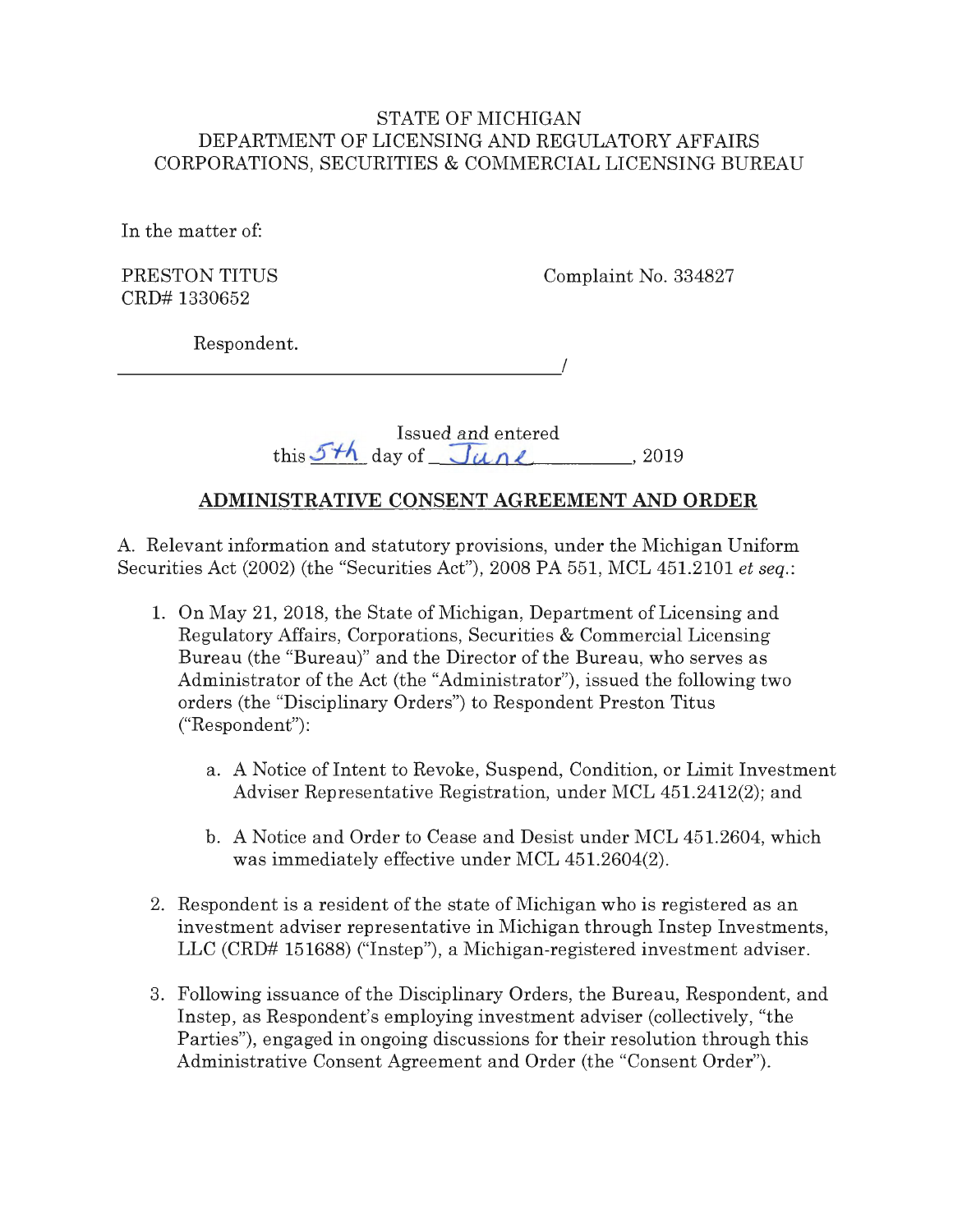4. Respondent and Instep had the opportunity to seek the advice of legal counsel throughout the process of resolving the Disciplinary Orders.

# B. STIPULATION

The Parties agree to resolve the Disciplinary Orders based on the following terms and conditions:

- 1. Respondent and Instep agree to comply with the Securities Act in connection with all future conduct and activities, including but not limited to, ensuring that Respondent is registered or exempt from registration under section 402 of the Act, MCL 451.2402, before effecting any further securities transactions in Michigan, and ensuring that any securities Respondent offers or sells in Michigan are sold in compliance with section 301 of the Act, MCL 451.2301.
- 2. Respondent and Instep shall retain RIA in a Box (the "Independent Consultant"), who agrees to conduct a comprehensive review of the adequacy of Instep's policies, systems, procedures, and training and to provide the reporting required in Paragraphs B.5, B.6, and B.7.
- 3. Respondent and Instep must exclusively bear all costs, including compensation and expenses, associated with the retention of the Independent Consultant and will be responsible for enforcing the terms of its engagement with the Independent Consultant.
- 4. Respondent and Instep will cooperate with the Independent Consultant in all respects, including by providing staff support. Respondent and Instep will place no restrictions on the Independent Consultant's communications with any Bureau staff and, upon request, will make available to Bureau staff any and all communications between and among the Independent Consultant, Respondent, and Instep, and any and all documents reviewed by the Independent Consultant in connection with his or her engagement. Once retained, Respondent or Instep may not terminate the relationship with the Independent Consultant without Bureau staffs written approval. Respondent and Instep are not in and do not have an attorney-client relationship with the Independent Consultant and are prohibited from seeking to invoke the attorney-client privilege or other doctrine or privilege to prevent the Independent Consultant from transmitting any information, reports, or documents to the Bureau.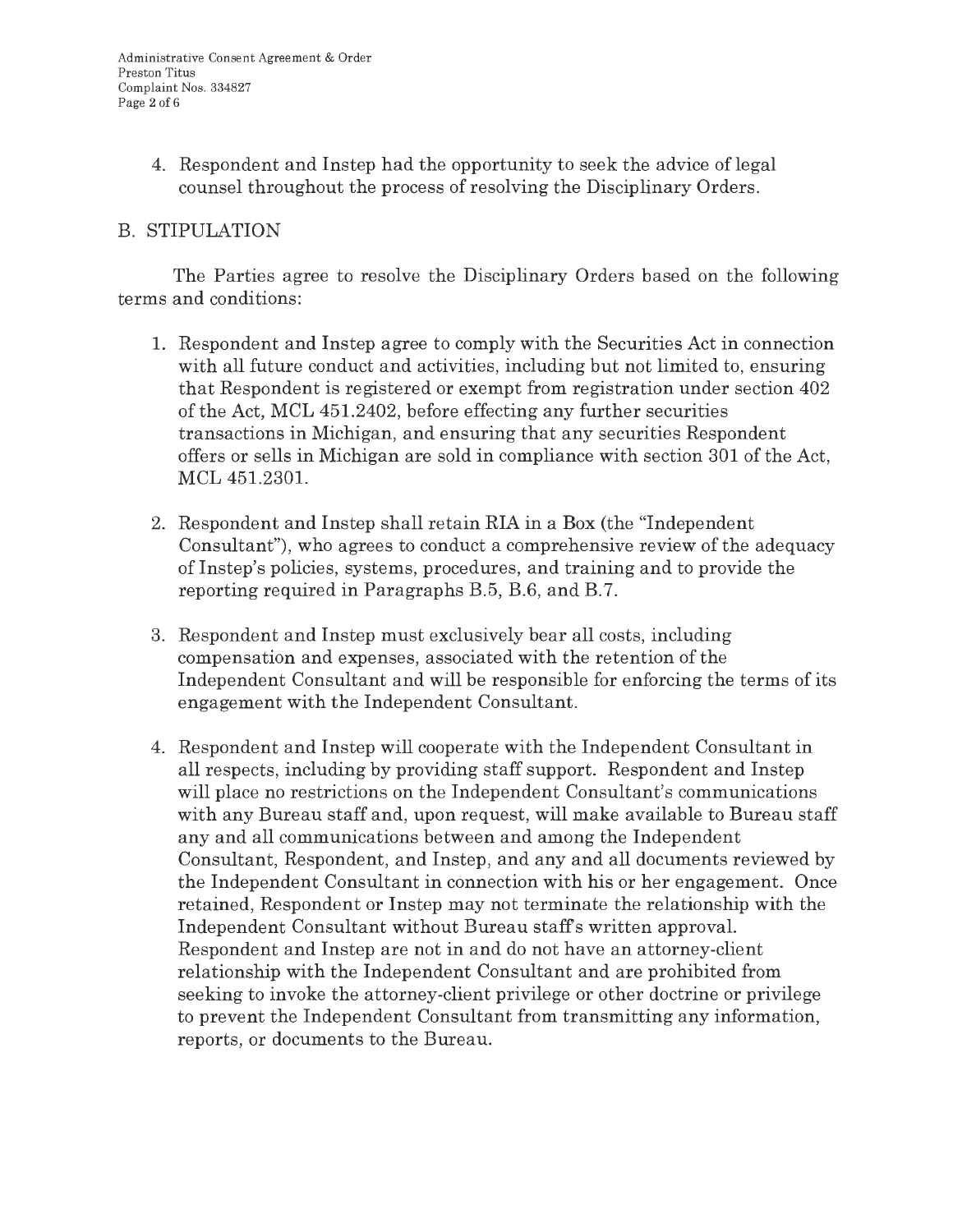- 5. At the conclusion of the review, no more than 120 days after the mailing date of this Consent Order, the Independent Consultant agrees to submit to the Bureau, at the address identified in Paragraph 9 below, a written Initial Report. The Initial Report must address, at a minimum:
	- a) The adequacy of Respondent's and Instep's policies, systems, procedures, and training;
	- b) A description of the review performed and the conclusions reached;
	- c) The Independent Consultant's recommendations for modifications and additions to Respondent's and Instep's policies, systems, procedures, and training; and
	- d) The completeness and accuracy of Respondent's and Instep's Form ADV Parts 1 and 2.
- 6. Within 180 days after the mailing date of this Consent Order, Respondent and Instep must adopt and implement the recommendations of the Independent Consultant and Instep will provide the Bureau with a written Implementation Report, certified by Respondent and Instep, attesting to, containing documentation of, and setting forth the details of Respondent's and Instep's implementation of the Independent Consultant's recommendations. The implementation report must be submitted to the Bureau at the address identified in Paragraph 9 below.
- 7. Respondent and Instep must further retain the Independent Consultant to conduct a follow-up review and submit a written Final Report to the Parties, including the Bureau, one year from the mailing date of this Consent Order. In the Final Report, the Independent Consultant will address Respondent's and Instep's implementation of the systems, policies, procedures, and training. The Final Report must be submitted to the Bureau at the address identified in Paragraph 9 below.
- 8. Upon written request showing good cause, Bureau staff may extend any of the procedural dates set forth above.
- 9. Respondent agrees to pay the Bureau a civil fine in the amount of Seven Hundred Fifty Dollars (\$750.00) (the "Civil Fine"). Respondent agrees to pay the Civil Fine within sixty (60) calendar days after the mailing date of this Consent Order. The Civil Fine must be paid by cashier's check or money order made payable to the "State of Michigan," contain identifying information (name and "Complaint No. 334827"), and be mailed to: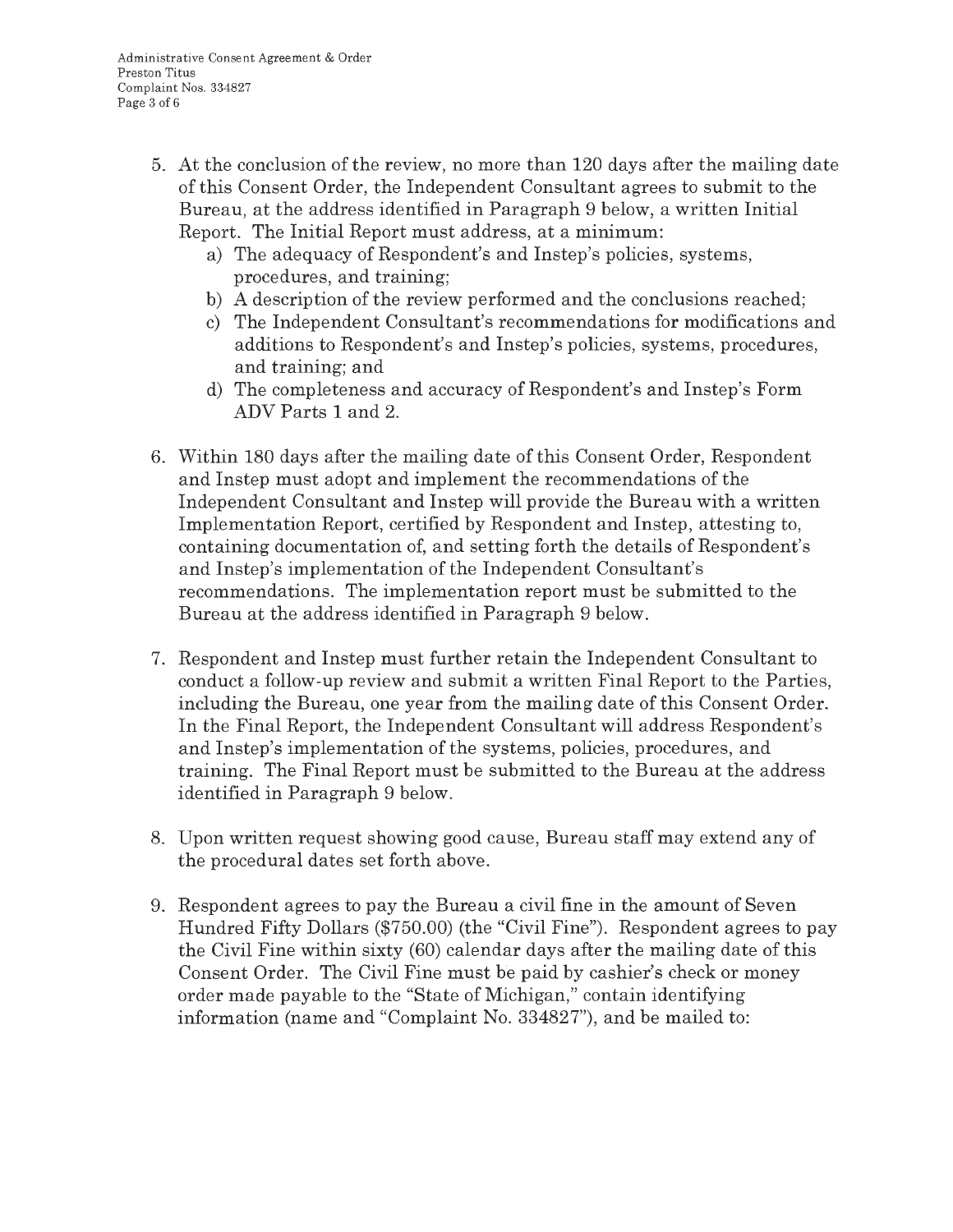Corporations, Securities & Commercial Licensing Bureau Securities & Audit Division - Final Order Monitoring P.O. Box 30018 Lansing, MI 48909

- 10. If any portion of the Civil Fine is overdue, the Administrator may refer it to the Michigan Department of Treasury for collection action against Respondents or take other available legal action to collect the Civil Fine.
- 11. This Consent Order is a public record required to be published and made available to the public, consistent with section 11 of the Michigan Freedom of Information Act, MCL 15.241. The Bureau currently publishes copies of orders issued under the Act to the Bureau's website and includes a summary of order content in monthly disciplinary action reports separately published on the Bureau's website. Following entry of the attached Order, the Bureau will file a Form U6 with the Central Registration Depository reflecting the Parties' resolution of the Disciplinary Orders.
- 12. Respondent agrees that the Administrator may use any of the facts set out in the Disciplinary Orders if and when considering future applications for registration by Respondent, and Respondent agrees to waive any assertion or claim under MCL 451.2412(9) which would otherwise bar the Administrator from consideration of such facts in making her determination.
- 13. Respondent neither admits nor denies any wrongdoing in connection with this matter and consents to entry of this Consent Order only for the purpose of resolving the Disciplinary Orders in an expeditious fashion that avoids the time and expense associated with an administrative hearing and any related appeals.
- 14.Respondent and Instep agree to comply with any reasonable investigative demands made by the Bureau in the future for purposes of ensuring compliance with this Consent Order or the Act.
- 15. The Parties acknowledge and agree that the Administrator retains the right to pursue any action or proceeding permitted by law to enforce the provisions of this Consent Order.
- 16.Respondent and Instep acknowledge and agree that: (a) the Administrator has jurisdiction and authority to enter this Consent Order; (b) the Administrator may enter this Consent Order without any further notice to Respondent; and (c) upon entry of this Consent Order, it is final and binding,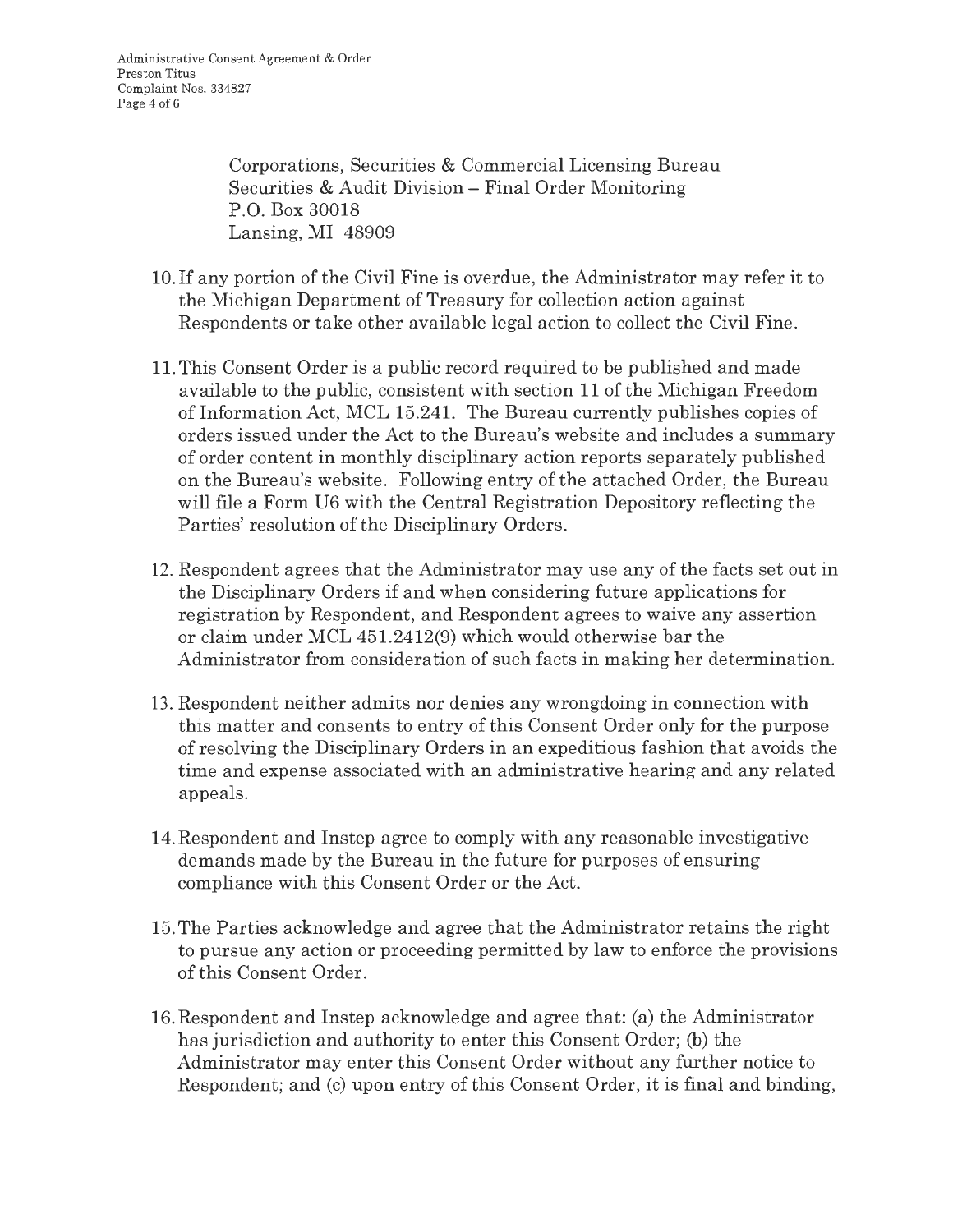Administrative Consent, Agreement & Order Preston Titus Complaint Nos. 334827 Page 5 of 6

> and Respondent waives any right to a hearing or appeal of this Consent Order and the Disciplinary Orders under the Act, the rules promulgated under the Act or the predecessor Act, the Administrative Procedures Act of 1969, 1969 PA 306, MCL 24.201 *et seq.,* or other applicable law.

- 17. The Parties understand and agree that this Consent Order will be presented to the Administrator for her final approval as evidenced by its entry, and that the Administrator may, in her sole discretion, decide to accept or reject this Consent Order. If the Administrator accepts this Consent Order by entering it, this Consent Order becomes fully effective and binding in accordance with Paragraph B.10. above. If the Administrator rejects this Consent Order by refusing to enter it, the Parties waive any objection to submitting the Hearing Request for adjudication through a formal administrative proceeding and the Administrator remaining the final decisionmaker at the conclusion of that proceeding.
- 18. The Parties agree that facsimile or electronically-transmitted signatures may be submitted in connection with this Consent Order and are binding on that party to the same extent as an original signature.

Through their signatures, the Parties agree to the above terms and conditions.<br>Signed: <u>Freston Titus</u> Dated: 05/<del>24</del>/2019 Preston Titus

Signed:  $\frac{1}{4}$ Preston N. 7 N. Tetus

By: Preston Titus, Member

Approved by:

Signed: \_\_\_\_\_\_\_\_\_\_\_\_\_ \_

Dated:*05/<del>2</del>4/26/9* 

Dated:05/*24/28/9* 

Dated: \_\_\_\_\_\_\_\_ \_

Timothy L. Teague Securities & Audit Division Director Corporations, Securities & Commercial Licensing Bureau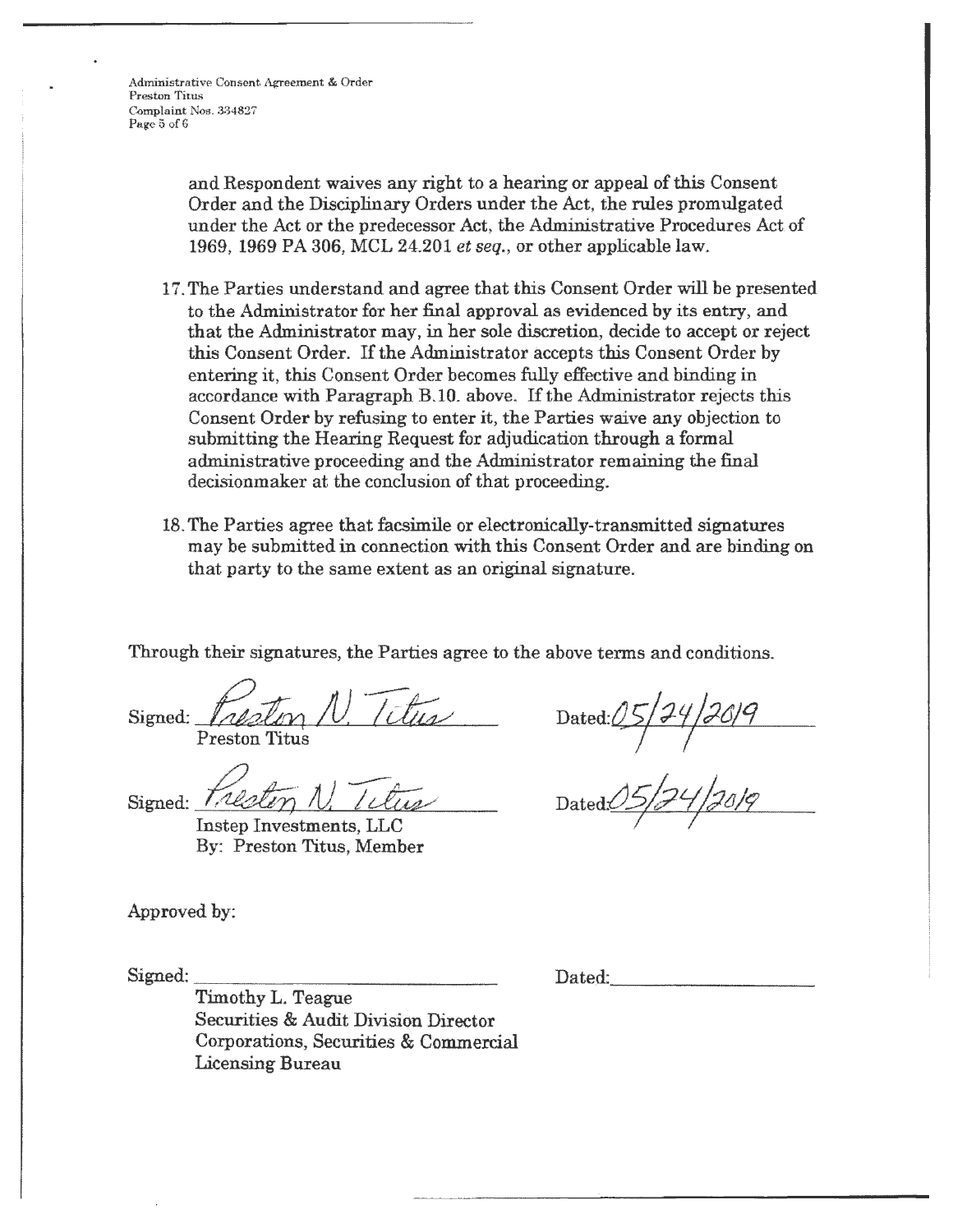and Respondent waives any right to a hearing or appeal of this Consent Order and the Disciplinary Orders under the Act, the rules promulgated under the Act or the predecessor Act, the Administrative Procedures Act of 1969, 1969 PA 306, MCL 24.201 *et seq.,* or other applicable law.

- 17. The Parties understand and agree that this Consent Order will be presented to the Administrator for her final approval as evidenced by its entry, and that the Administrator may, in her sole discretion, decide to accept or reject this Consent Order. If the Administrator accepts this Consent Order by entering it, this Consent Order becomes fully effective and binding in accordance with Paragraph B.10. above. If the Administrator rejects this Consent Order by refusing to enter it, the Parties waive any objection to submitting the Hearing Request for adjudication through a formal . administrative proceeding and the Administrator remaining the final decisionmaker at the conclusion of that proceeding.
- 18. The Parties agree that facsimile or electronically-transmitted signatures may be submitted in connection with this Consent Order and are binding on that party to the same extent as an original signature.

Through their signatures, the Parties agree to the above terms and conditions.

Signed:

Preston Titus

Dated:

Signed: \_\_\_\_\_\_\_\_\_\_\_\_\_\_ \_

Instep Investments, LLC By: Preston Titus, Member

Approved by:

Signed: Umothy d. Veague

Timothy L. Teague Securities & Audit Division Director Corporations, Securities & Commercial Licensing Bureau

Dated:  $5.26.19$ 

Dated: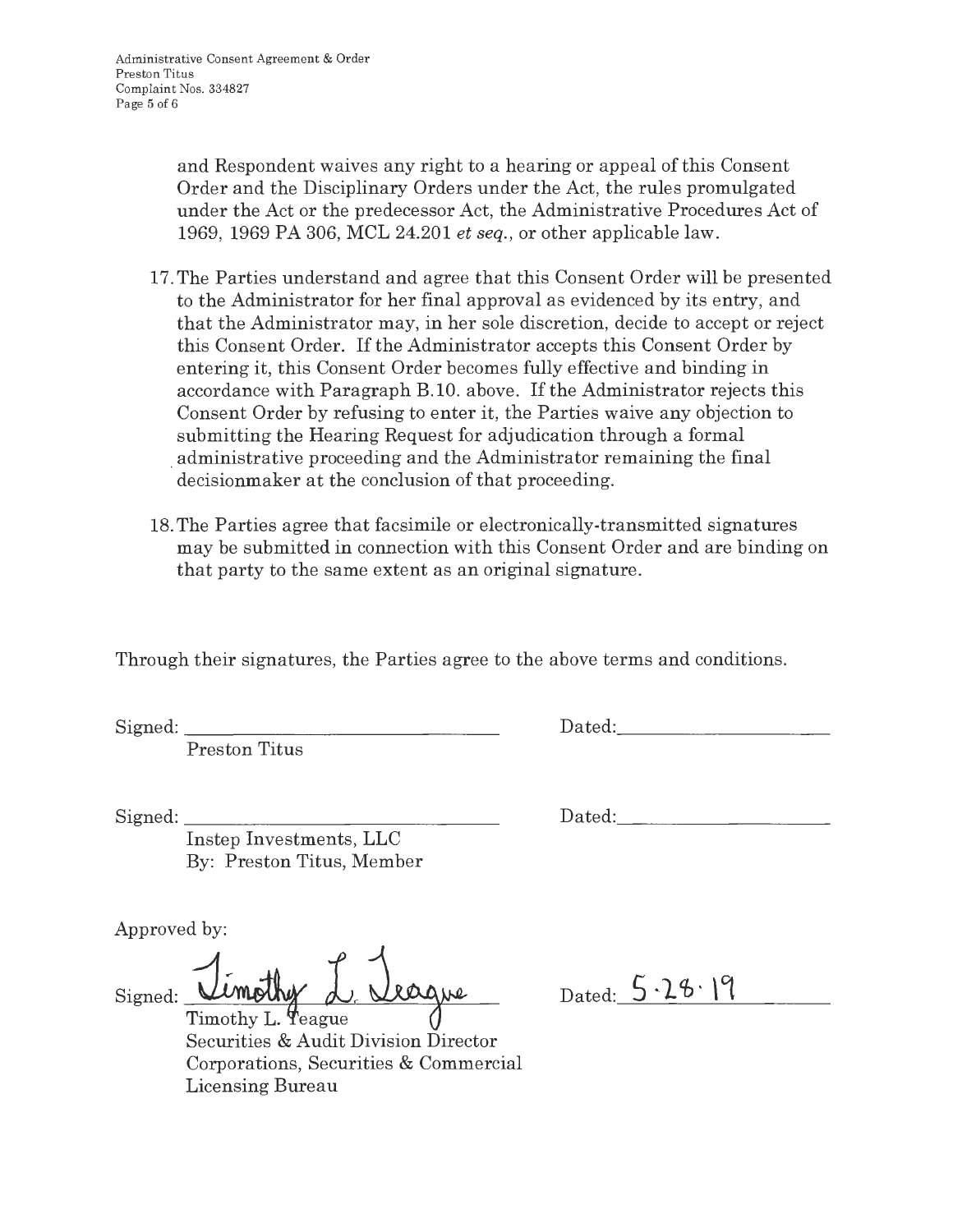Administrative Consent Agreement & Order Preston Titus Complaint Nos. 334827 Page 6 of 6

# C. ORDER

The Administrator NOW, THEREFORE, ORDERS:

THE TERMS AND CONDITIONS IN THE FOREGOING FULLY EXECUTED CONSENT AGREEMENT ARE INCORPORATED BY REFERENCE AND MADE BINDING AND EFFECTIVE THROUGH THIS CONSENT ORDER.

 $By:$ 

Julia Dale Administrator and Director Gorporations, Securities & Commercial Licensing Bureau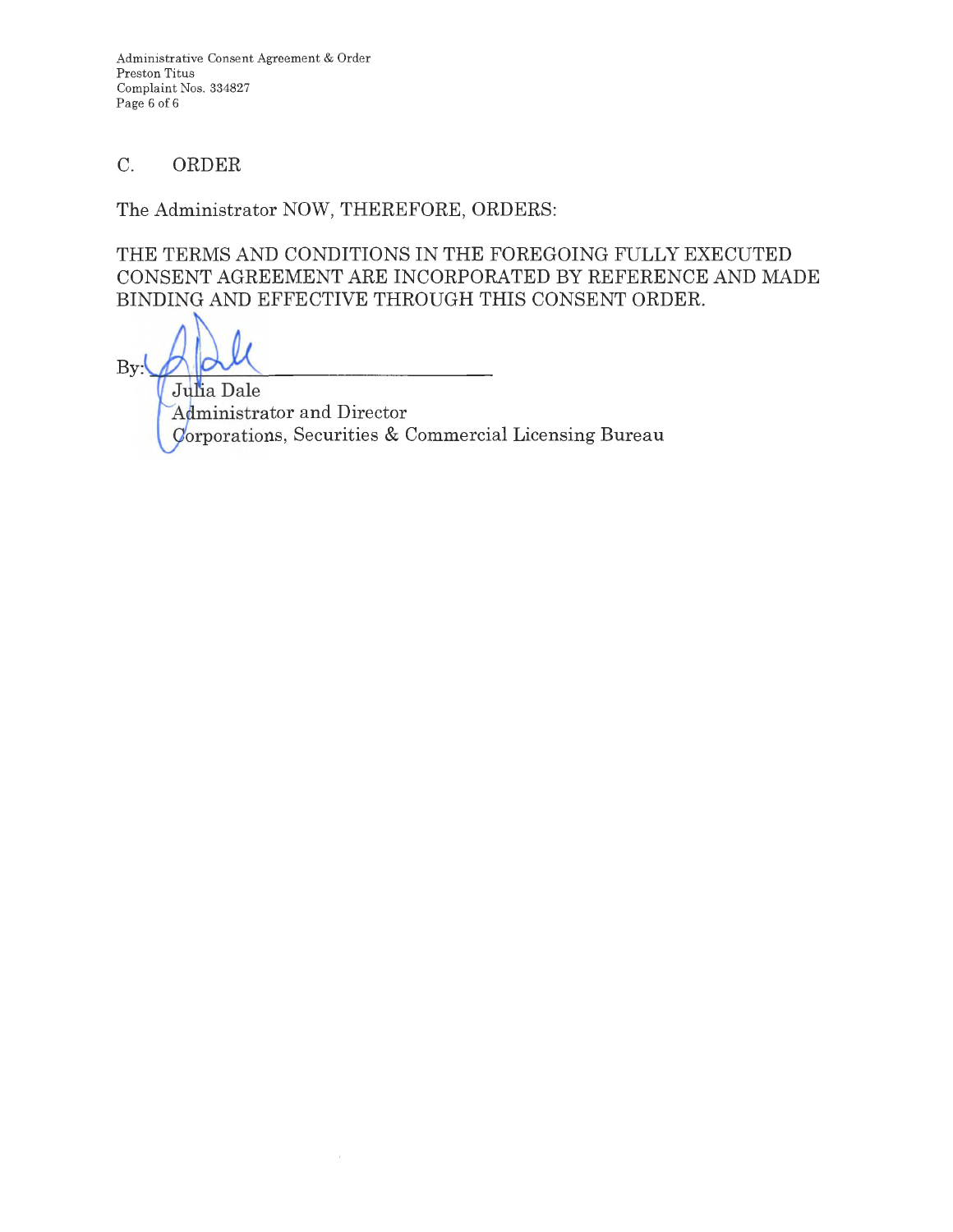### **STATE OF MICHIGAN DEPARTMENT OF LICENSING AND REGULATORY AFFAIRS CORPORATIONS, SECURITIES & COMMERICAL LICENSING BUREAU**

In the matter of:

Agency No. 334827

PRESTON TITUS CRD# 1330652

Respondent.

Issued and entered This  $\mathcal{Q}_1$ <sup>3</sup> day of May, 2018

## **NOTICE OF INTENT TO REVOKE, SUSPEND, CONDITION, OR LIMIT INVESTMENT ADVISER REPRESENTATIVE REGISTRATION**

# **I. RELEVANT FACTS AND APPLICABLE LAW.**

Relevant information and statutory provisions, under the Michigan Uniform Securities Act (2002), 2008 PA 551, as amended, MCL 451.2101 *et seq* (the "Securities Act"):

- 1. Preston Titus (CRD#1625705) is an individual who resides in the State of Michigan. Respondent is presently registered in Michigan as an investment adviser representative through Instep Investments, LLC (CRD#151688). Respondent was previously registered as a securities agent through multiple broker-dealers under the Securities Act in Michigan.
- 2. The Corporations, Securities & Commercial Licensing Bureau ("the Bureau") within the Department of Licensing and Regulatory Affairs began an investigation of Respondent's activities in the securities industry after an issuer involved in the offer and sale of unregistered securities identified Respondent as a seller of its product.
- 3. The Bureau's investigation led to the issuance of a Notice and Order to Cease and Desist being issued to Respondent for violations of sections 301 and 401 of the Securities Act, MCL 451.2301 and MCL 451.2401. (Exhibit 1).
- 4. The Director of the Bureau ("Administrator") has reviewed materials relating to Respondent's actions as a registrant under the Securities Act. The Administrator has determined that it is authorized, appropriate, and in the public interest to revoke, suspend, condition, or limit Respondent's securities agent registration based upon Respondent's conduct discussed above and hereafter.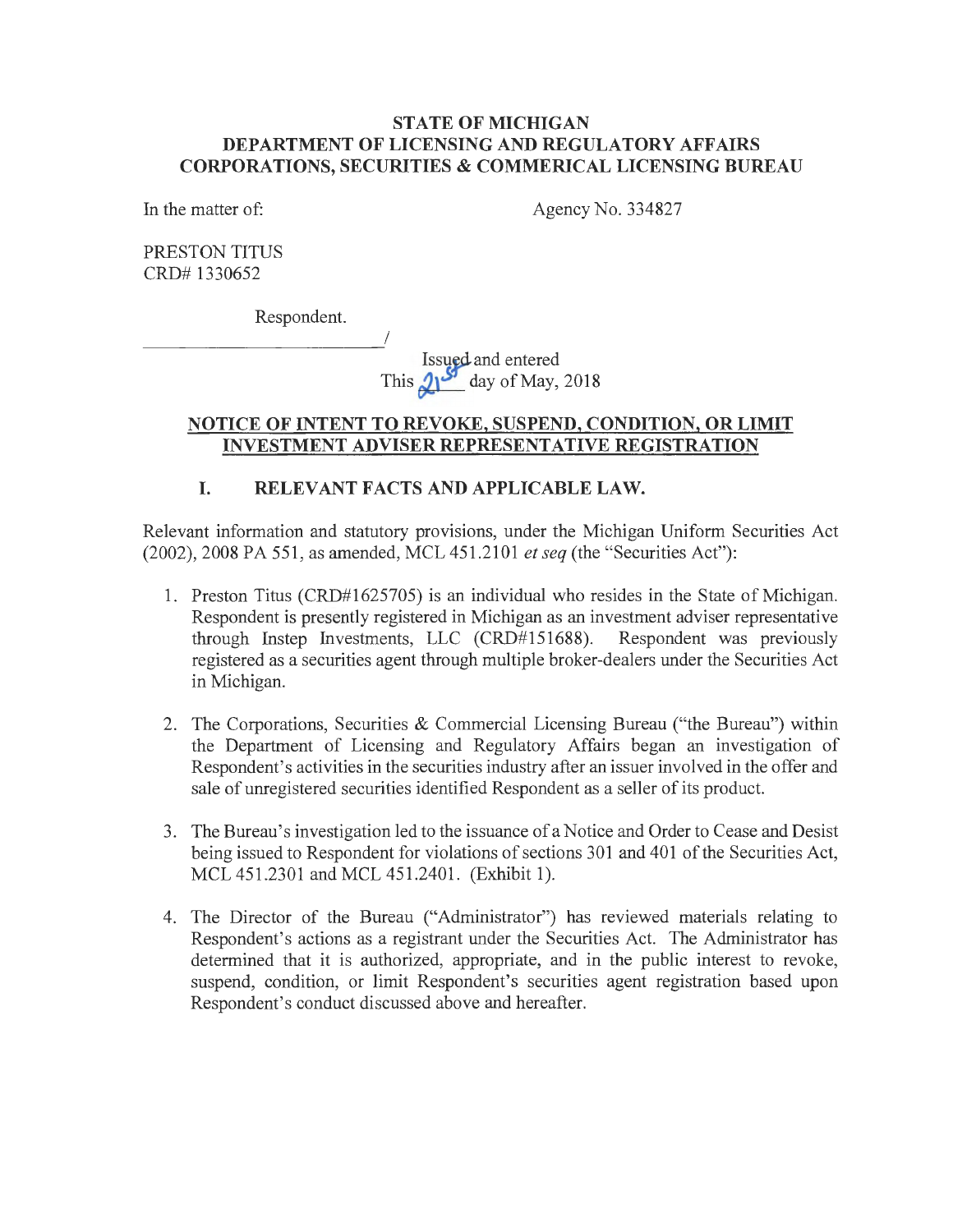5. Section 412(2) of the Securities Act, MCL 451.2412(2), states in relevant part:

If the administrator finds that the order is in the public interest and subsection (4) authorizes the action, an order under this act may revoke, suspend, condition, or limit the registration of a registrant and if the registrant is a broker-dealer or investment adviser, of a partner, officer, director, or a person having a similar status or performing similar functions, or a person directly or indirectly in control of the broker-dealer or investment adviser...

6. Section 412(4) of the Securities Act, MCL 451.2412(4) states in relevant part:

( 4) A person may be disciplined under subsections (1) to (3) if any of the following apply to the person:

\*\*\*

(1) The person is the subject of a cease and desist order issued by the securities and exchange commission or issued under the securities, commodities, investment, franchise, banking, finance, or insurance laws of a state ...

7. Section 412(7) of the Securities Act, MCL 451.2412(7), states:

(7) Except under subsection (6), an order shall not be issued under this section unless all of the following have occurred:

- (a) Appropriate notice has been given to the applicant or registrant.
- (b) Opportunity for hearing has been given to the applicant or registrant.
- ( c) Findings of fact and conclusions of law have been made on the record pursuant to the administrative procedures act of 1969, 1969 PA 306, MCL 24.201 to 24.328.
- 8. The Administrator may revoke Respondent's investment adviser representative registration pursuant to section 412(2) of the Securities Act, MCL 451.2412(2), because it is in the public interest, and because:
	- A. Respondent is subject of a cease and desist order issued by a state securities regulator, giving the Administrator cause to issue an order under sections 412(2) and 412(4)(1) of the Securities Act, MCL 451.2412(2) and MCL 451.2412(4)(1).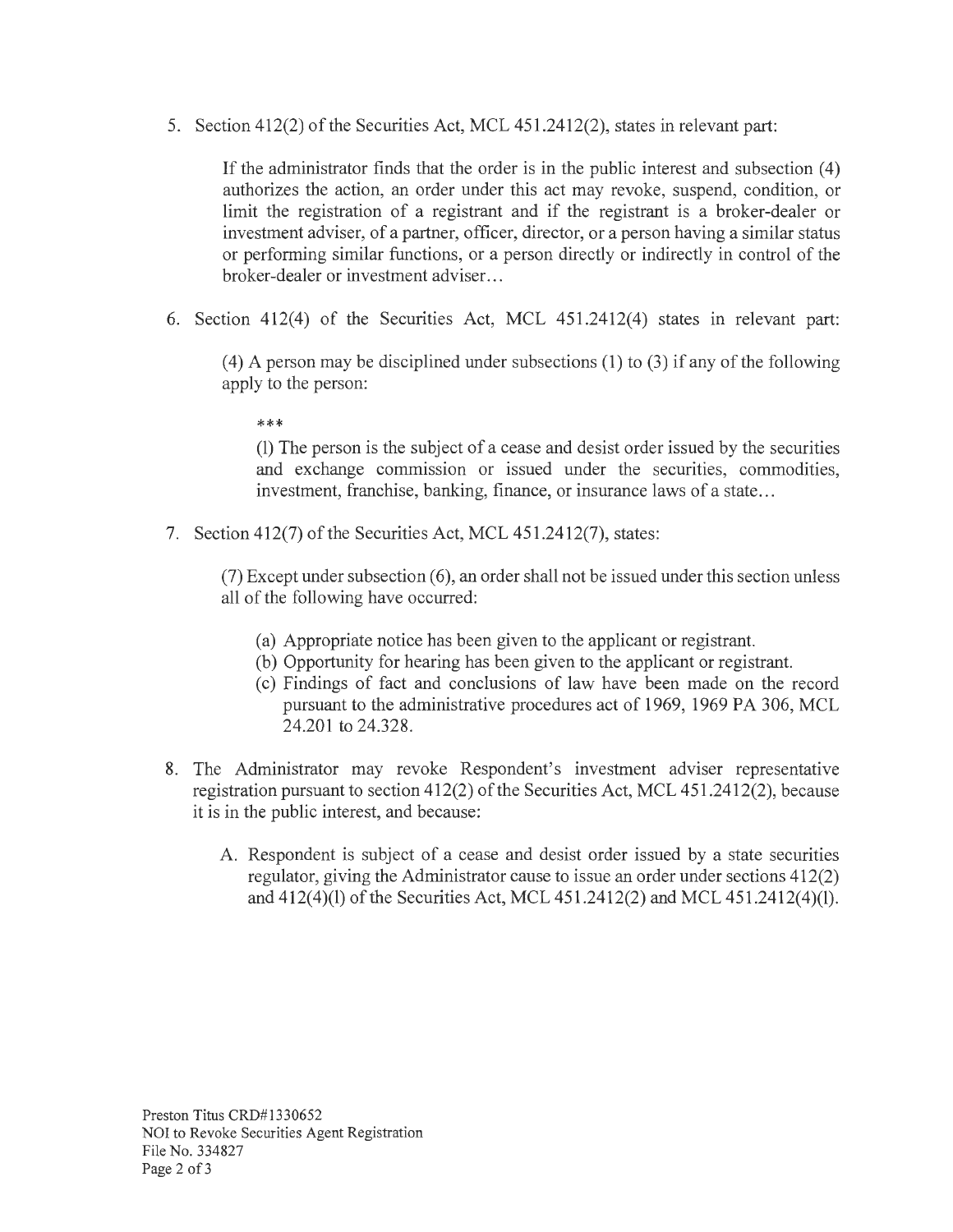# **II. ORDER.**

The Administrator finds that this ORDER is authorized, appropriate, and in the public interest based on the above-cited facts and law.

IT IS ORDERED as follows:

1. The Administrator intends TO REVOKE, SUSPEND, CONDITION, OR LIMIT THE INVESTMENT ADVISER REPRESENTATIVE REGISTRATION OF PRESTON TITUS under section 412(2) of the Securities Act, MCL 451.2412(2), because he is subject to a cease and desist order by a state securities regulator, which supports the revocation of his investment adviser representative registration under the above-cited provisions of the Michigan Uniform Securities Act (2002), 2008 PA 551, MCL 451.2101 *et seq.* 

2. In accordance with sections 412(2) and 412(7) of the Securities Act, MCL 451.2412(2) and MCL 451.2412(7): This is NOTICE that the Administrator intends to commence administrative proceedings to revoke, suspend, condition, or limit Respondent's investment adviser representative registration, and that Respondent has thirty (30) days after the date that this Order is served on Respondent to respond in writing to the enclosed Notice of Opportunity to Show Compliance. If the Administrator timely receives a written request, depending upon the election, the Administrator shall either promptly schedule a compliance conference, or schedule a hearing within fifteen (15) days after receipt of the written request. If you fail to respond to this Notice and Order within the time frame specified, the Administrator shall schedule a hearing. If a hearing is requested or ordered, the Administrator, after notice of and an opportunity for hearing to Respondent, may modify or vacate this Order or extend the Order until final determination.

**If Respondent requests a hearing, the request must be in writing and filed with the Department of Licensing and Regulatory Affairs, Corporations, Securities** & **Commercial Licensing Bureau, Regulatory Compliance Division, P.O. Box 30018, Lansing, MI 48909.** 

DEPARTMENT OF LICENSING AND REGULATORY AFFAIRS CORPORATIONS, SECURITIES & COMMERCIAL LICENSING BUREAU

By:

Julia Dale, Administrator and Director Corporations, Securities & Commercial Licensing Bureau

Preston Titus CRD#l330652 NOI to Revoke Securities Agent Registration File No. 334827 Page 3 of 3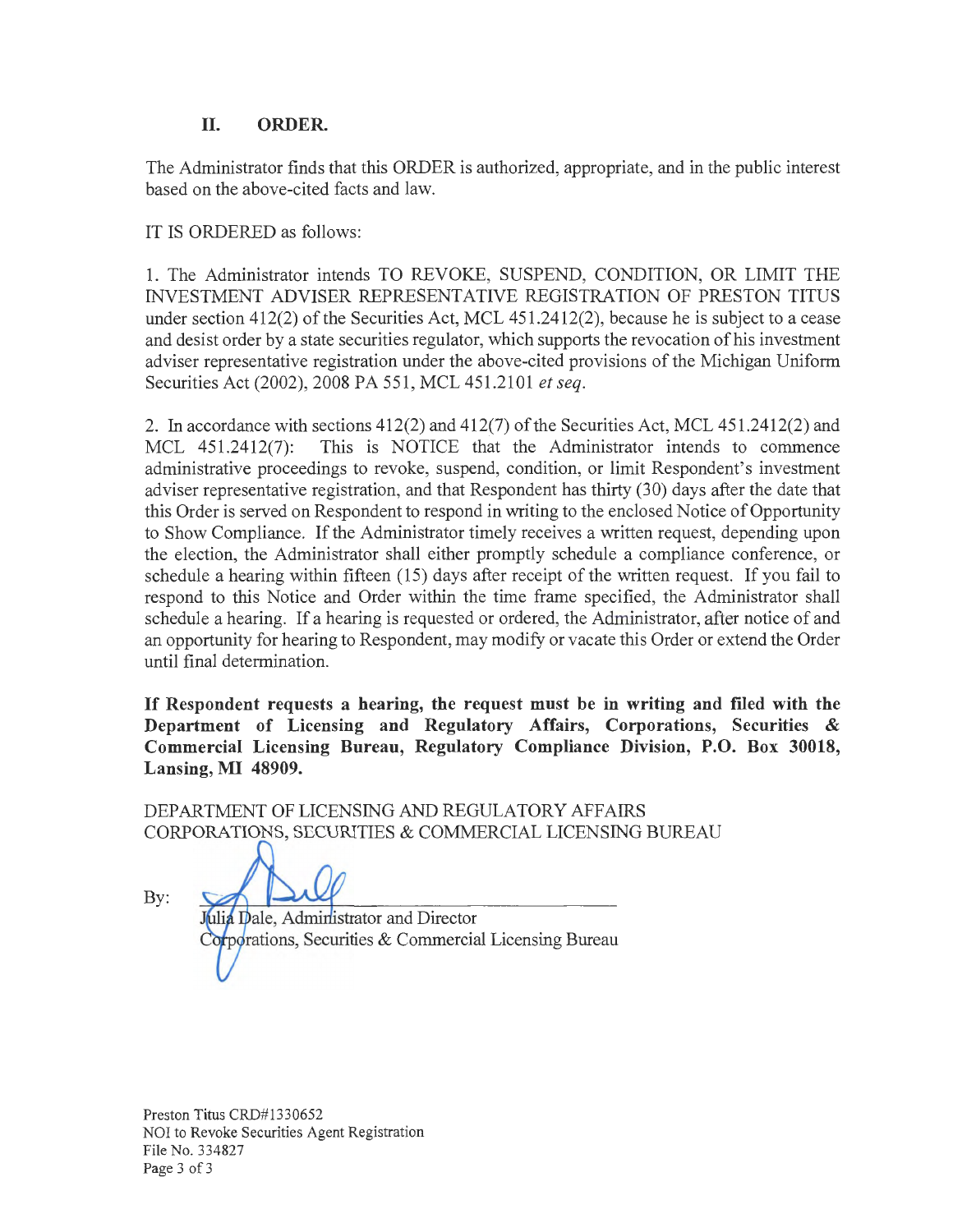#### STATE OF MICHIGAN DEPARTMENT OF LICENSING AND REGULATORY AFFAIRS CORPORATIONS, SECURITIES & COMMERCIAL LICENSING BUREAU

In the Matter of:

Complaint No. 334827

PRESTON TITUS CRD#1330652

Respondent.

Respondent. **Issued** and entered

This  $2^{15}$  day of May, 2018

#### NOTICE AND ORDER TO CEASE AND DESIST

Julia Dale, the Director of the Corporations, Securities & Commercial Licensing Bureau (the "Administrator"), pursuant to her statutory authority and responsibility to administer and enforce the Michigan Uniform Securities Act (2002), 2008 PA 551, as amended, MCL 451.2101 *et seq.* ("Securities Act"), hereby orders Preston Titus ("Respondent") to cease and desist from offering and selling unregistered securities and from acting as an unregistered agent for Woodbridge Mortgage Investment Fund 2, LLC, contrary to the Securities Act. Respondent is also notified of the opportunity to request a hearing in this matter.

#### **I. BACKGROUND**

#### **A. The Respondent**

1. Preston Titus is a Michigan resident. He is registered as an investment adviser representative through Instep Investments, LLC (CRD#151688), but he is not registered as an agent under the Securities Act in Michigan.

#### **B. Findings of Fact**

1. The Bureau conducted an investigation of Respondent's activities under the Securities Act.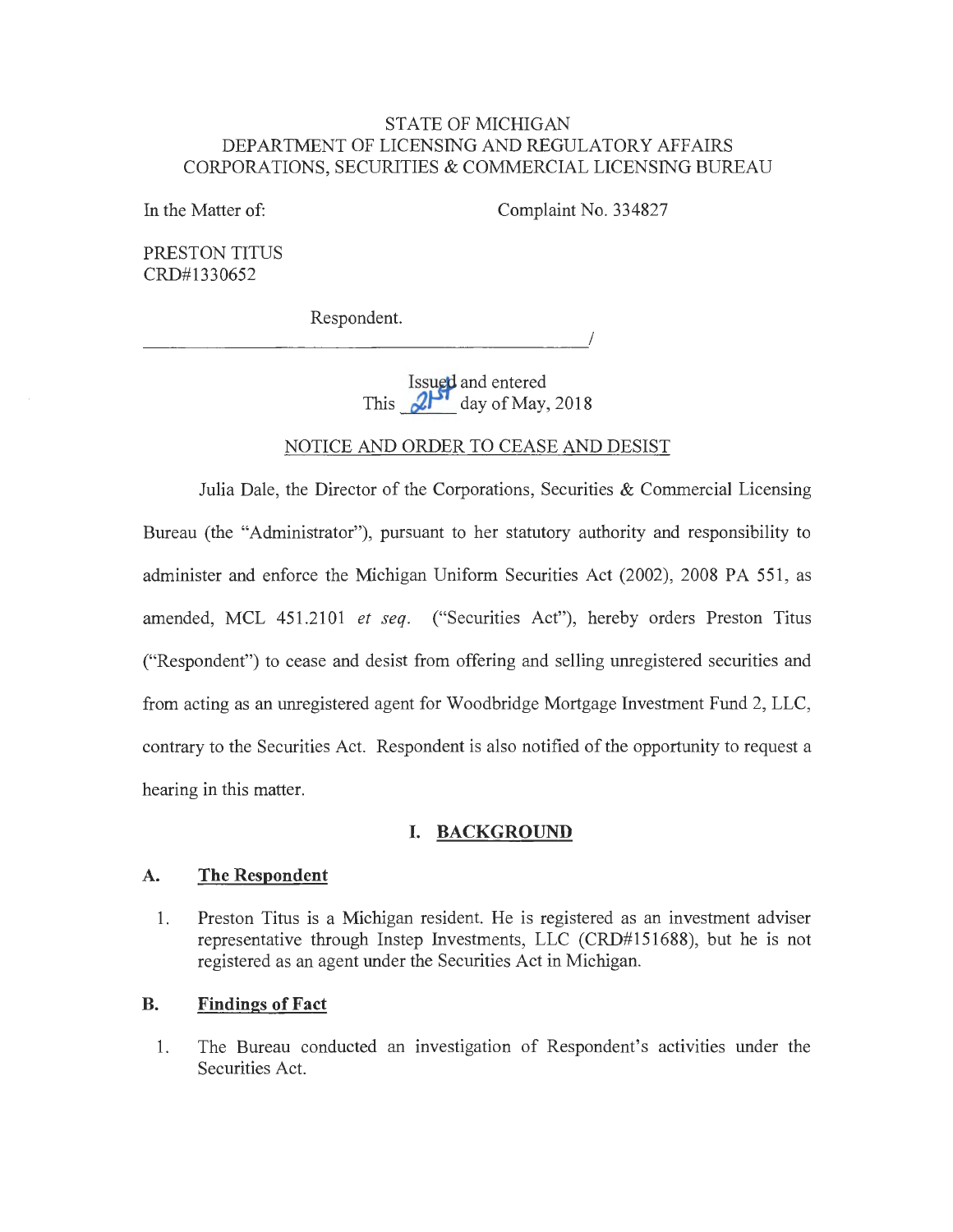- 2. On or around August 8, 2017, the Bureau issued an order against Woodbridge Mortgage Investment Fund 2, LLC for offering and selling unregistered securities. (Exhibit 1). The securities were not registered or exempt from registration.
- 3. The investigation developed evidence that Respondent offered or sold a Woodbridge security in the form of a Woodbridge Mortgage Investment Fund 2, LLC note to Michigan investor JAG for \$25,000. Respondent received \$750 in commission compensation in connection with the offer and sale.
- 4. Respondent is not registered or exempt from registration as an agent pursuant to the Securities Act in Michigan.

# II. **RELEVANT STATUTORY PROVISIONS**

1. Section 301 of the Securities Act, MCL 451.2301, states:

A person shall not offer or sell a security in this state unless 1 or more of the following are met:

- (a) The security is a federal covered security.
- (b) The security, transaction, or offer is exempted from registration under section 201 to 203.
- ( c) The security is registered under this act.
- 2. Section 402(1) of the Securities Act, MCL 451.2402(1), states:

An individual shall not transact business in this state as an agent unless the individual is registered under this act as an agent or is exempt from registration as an agent under subsection (2).

3. Section 503(1) of the Securities Act, MCL 451.2503(1), states:

In a civil action or administrative proceeding under this act, a person claiming an exemption, exception, preemption, or exclusion has the burden to prove the applicability of the exemption, exception, preemption, or exclusion.

### **Ill. CONCLUSIONS OF LAW**

1. Respondent Preston Titus offered or sold one Woodbridge Mortgage Investment Fund 2, LLC note to a Michigan investor which was not federally covered, exempt from registration, or registered, in violation of section 301 of the Securities Act, MCL 451.2301. (Exhibit 1).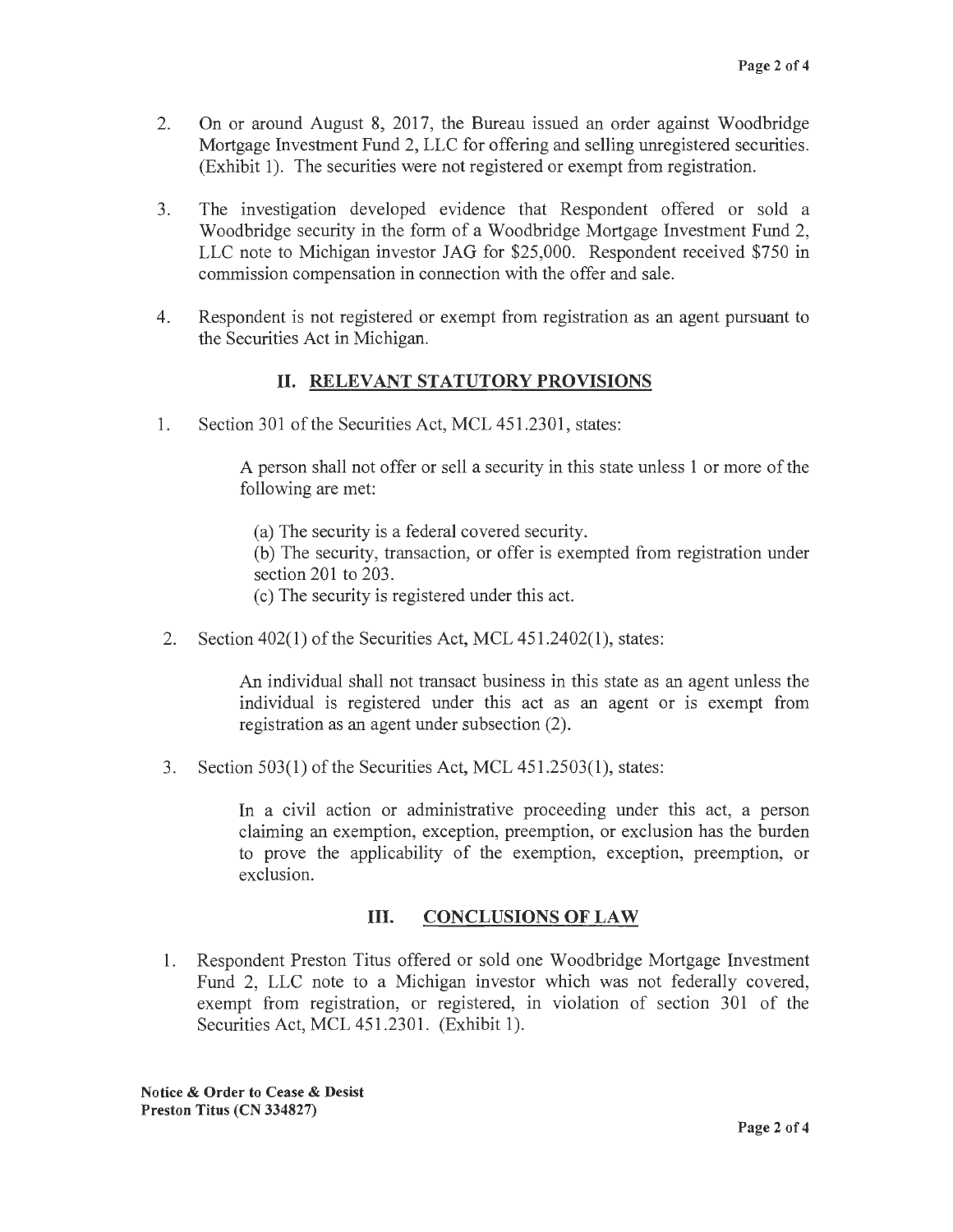2. Respondent Preston Titus acted as an agent for Woodbridge Mortgage Investment Fund 4, LLC in the offer and sale of a security without the benefit of registration or a properly-claimed exemption, in violation of section 402(1) of the Securities Act, MCL 451.2402(1).

# **IV. ORDER**

IT IS THEREFORE ORDERED, pursuant to section 604 of the Securities Act, MCL 451.2604, that:

- A. Respondent shall immediately CEASE AND DESIST from offering and selling unregistered securities and from acting as an unregistered agent, contrary to the Securities Act.
- B. Pursuant to section 604(2) of the Securities Act, this Notice and Order to Cease and Desist is IMMEDIATELY EFFECTIVE.
- C. In her Final Order, the Administrator, under section 604(4) of the Securities Act, MCL 451.2604(4), intends to impose a civil fine of \$750.00 against Respondent.
- D. Pursuant to section 508 of the Securities Act, MCL 451.2508, a person that willfully violates the Securities Act, or an order issued under the Securities Act, is guilty of a felony punishable by imprisonment for not more than 10 years or a fine of not more than \$500,000.00 for each violation, or both. An individual convicted of violating a rule or order under this act may be fined, but shall not be imprisoned, if the individual did not have knowledge of the rule or order.

# **V. NOTICE OF OPPORTUNITY FOR HEARING**

Section 604 of the Securities Act, MCL 451.2604, provides that Respondent has 30 days beginning with the first day after the date of service of this Notice and Order to Cease and Desist to submit a written request to the Administrator asking that this matter be scheduled for a hearing. If the Administrator receives a written request in a timely manner, the Administrator shall schedule a hearing within 15 days after receipt of the request. The written request for a hearing must be addressed to:

> Corporations, Securities & Commercial Licensing Bureau Regulatory Compliance Division P.O. Box 30018 Lansing, MI 48909

**Notice** & **Order to Cease** & **Desist Preston Titus (CN 334827)**